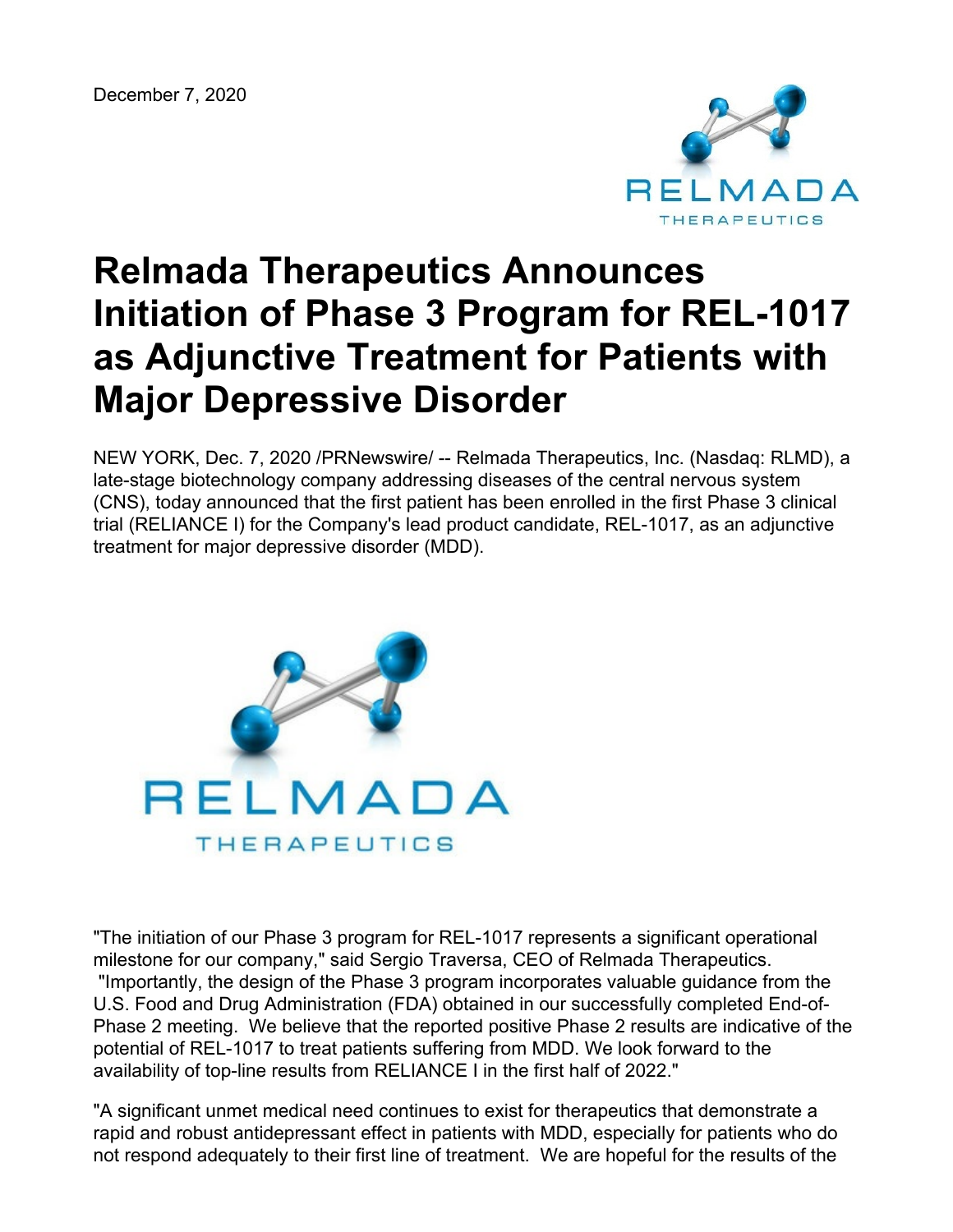RELIANCE trials and that in the near future physicians will have access to this novel treatment in their armamentarium " said Maurizio Fava, M.D., Chief of the Department of Psychiatry at Massachusetts General Hospital, and Principal Investigator for the REL-1017 Phase 3 program. "This important Phase 3 program provides us with an opportunity to confirm and further show the effect of REL-1017 in the treatment of MDD, a devastating and life altering condition with many sequelae. I am inspired and excited to continue evaluating this promising product candidate in late-stage clinical trials" said Marco Pappagallo, M.D. acting Chief Medical Officer of Relmada Therapeutics.

Key points of the Phase 3 program agreed upon in discussions with FDA include:

- The Phase 3 program will consist of two sister, two-arm, placebo-controlled clinical trials. Each trial will be conducted in 55 clinical sites in the United States and will include approximately 400 MDD patients with inadequate response to standard antidepressants in their current depression episode. Patients will add either a 25 mg oral dose of REL-1017 once per day or placebo to their ongoing antidepressant treatment.
- The primary endpoint to be evaluated will be the change from baseline on the Montgomery and Asberg Depression Rating Scale (MADRS) score at day-28 for REL-1017 compared to placebo. Success on this endpoint with the collection of sufficient safety data would support the use of REL-1017 for chronic treatment, if approved.
- The change from baseline and the 7-day MADRS score will serve as a key secondary endpoint and will provide data on the rapid onset of treatment effect; statistically significant separation between REL-1017 and the control group was achieved by day 4 in the Phase 2 proof-of-principle trial completed in 2019.
- The Company expects to initiate the second Phase 3 trial, RELIANCE II, in the first half of 2021. Patients who complete RELIANCE I and RELIANCE II will be eligible to rollover into the long-term, open-label study, which is also expected to include subjects who had not previously participated in a REL-1017 clinical trial.

Upcoming anticipated milestones for REL-1017 include:

- 1H21 Start of RELIANCE II, the second pivotal Phase III adjunctive MDD trial
- 1H21 Start of Phase II monotherapy MDD trial
- 2Q21 Results of human abuse potential studies
- 4Q21 Results of Phase II monotherapy MDD trial
- 1H22 Results of RELIANCE I and RELIANCE II adjunctive MDD trials

## **About REL-1017**

REL-1017, a novel NMDA receptor (NMDAR) channel blocker that preferentially targets hyperactive channels while maintaining physiological glutamatergic neurotransmission, is entering late-stage studies as an adjunctive treatment for MDD in adults. Our clinical program for REL-1017 will evaluate its potential as the first rapid-acting, oral, once-daily antidepressant treatment. In a Phase 2 trial, REL-1017 demonstrated rapid onset and sustained antidepressant effects with statistically significant improvements as compared to placebo. The Phase 2 study also confirmed the favorable safety and tolerability profile of REL-1017 observed in previously completed Phase 1 studies. In April 2017, the FDA granted Fast Track designation for REL-1017 for the adjunctive treatment of major depressive disorder.